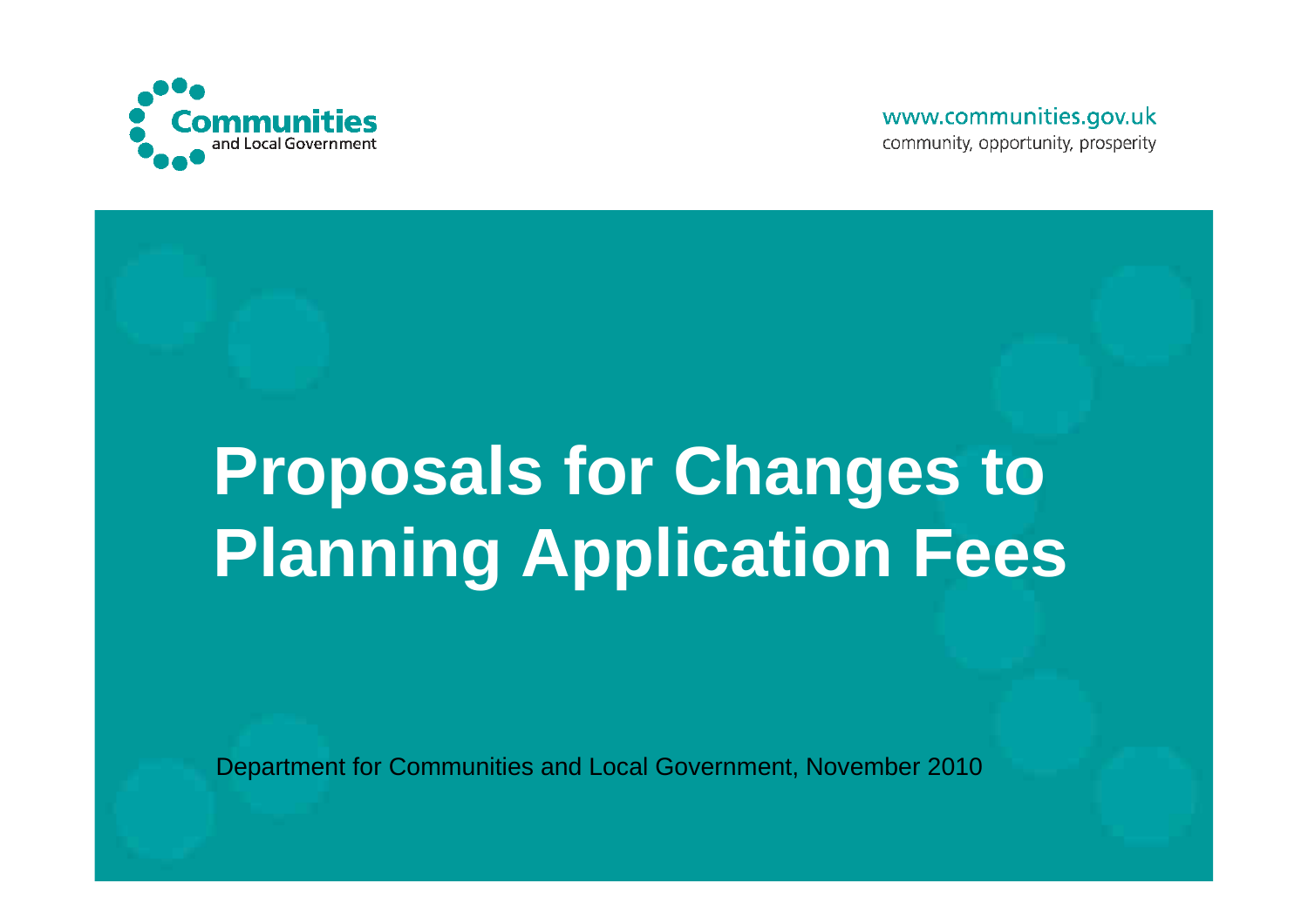

# **The Government's vision Freedom, Fairness and Responsibility**

- $\bullet$  **Fundamental change in the relationship between citizens and the state.**
- $\bullet$  **Individuals and communities have more power and responsibility.**
- $\bullet$  **Freedom from top-down controls.**
- $\bullet$  **Extending transparency to every area of public life.**

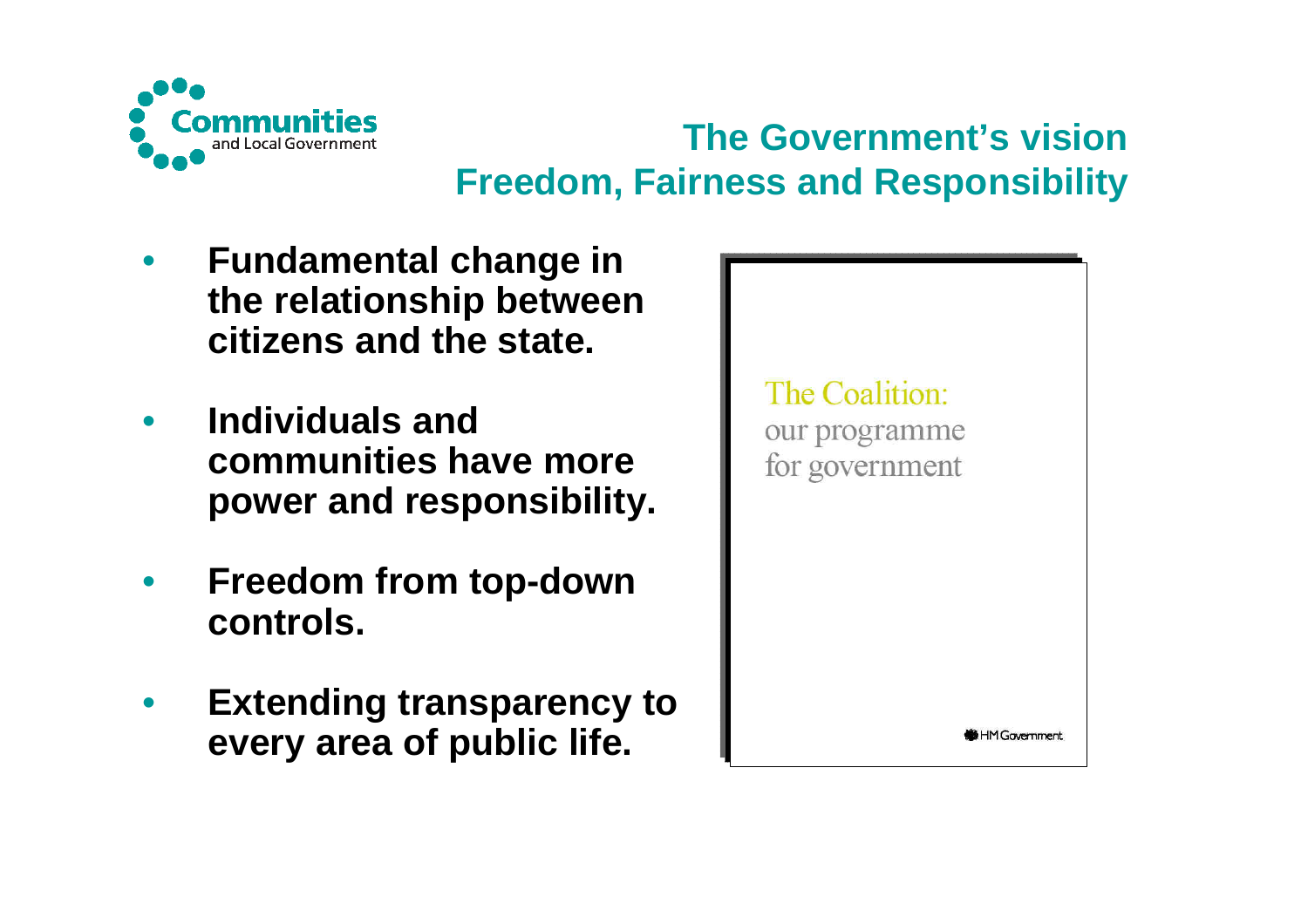

#### **Planning Fees**

#### **Planning fees:**

- $\bullet$  **reflect the possible private benefit implicit in a planning permission**
- $\bullet$  **based on overall cost of handling, administering and deciding applications, including related overheads**
- **set nationally by Government since 1980**
- $\bullet$  **2009/10 466,000 planning applications generated £209 mill in fee income**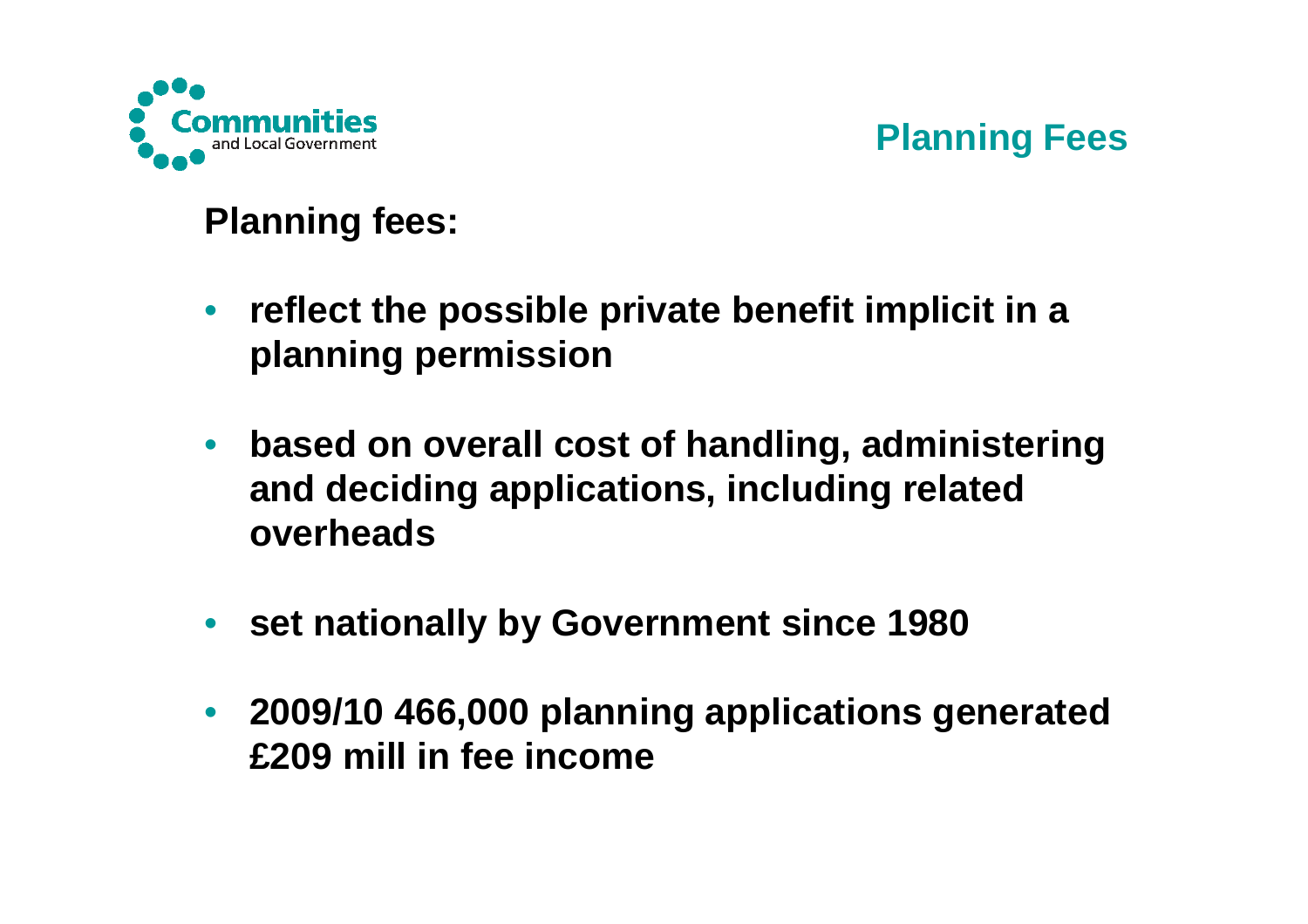

### **Highly complex and lacking inconsistency**

- $\bullet$ **13 categories and 46 sub-categories**
- • **different parameters for different categories (quantity for houses, floor space for other buildings)**
- •**thresholds**

## **Current fee schedule**

| Category of<br>Development                                                            | Fees payable                                                                                                                                                                                                                                                                                                                                                                                                                                                                                                                                                                                                                                                                                                                                                                                 |
|---------------------------------------------------------------------------------------|----------------------------------------------------------------------------------------------------------------------------------------------------------------------------------------------------------------------------------------------------------------------------------------------------------------------------------------------------------------------------------------------------------------------------------------------------------------------------------------------------------------------------------------------------------------------------------------------------------------------------------------------------------------------------------------------------------------------------------------------------------------------------------------------|
| 1. The erection of<br>dwelling houses<br>(other than<br>development in<br>category 6) | (a) Where the<br>application is for outline<br>planning permission<br>and—<br>(i) the site area does not<br>exceed 2.5 hectares,<br>£330 for each 0.1<br>hectare of the site area,<br>(ii) the site area exceeds<br>2.5 hectares, £8,285 and<br>an additional £100 for<br>each 0.1 hectare in<br>excess of 2.5 hectares,<br>subject to a maximum in<br>total of £125,000;<br>(b) in other cases-<br>(i) where the number of<br>dwellinghouses to be<br>created by the<br>development is 50 or<br>fewer, £335 for each<br>dwellinghouse,<br>(ii) where the number of<br>dwellinghouses to be<br>created by the<br>development exceeds<br>50, £16,565 and an<br>additional £100 for each<br>dwellinghouse in excess<br>of 50 dwelling houses,<br>subject to a maximum in<br>total of £250,000. |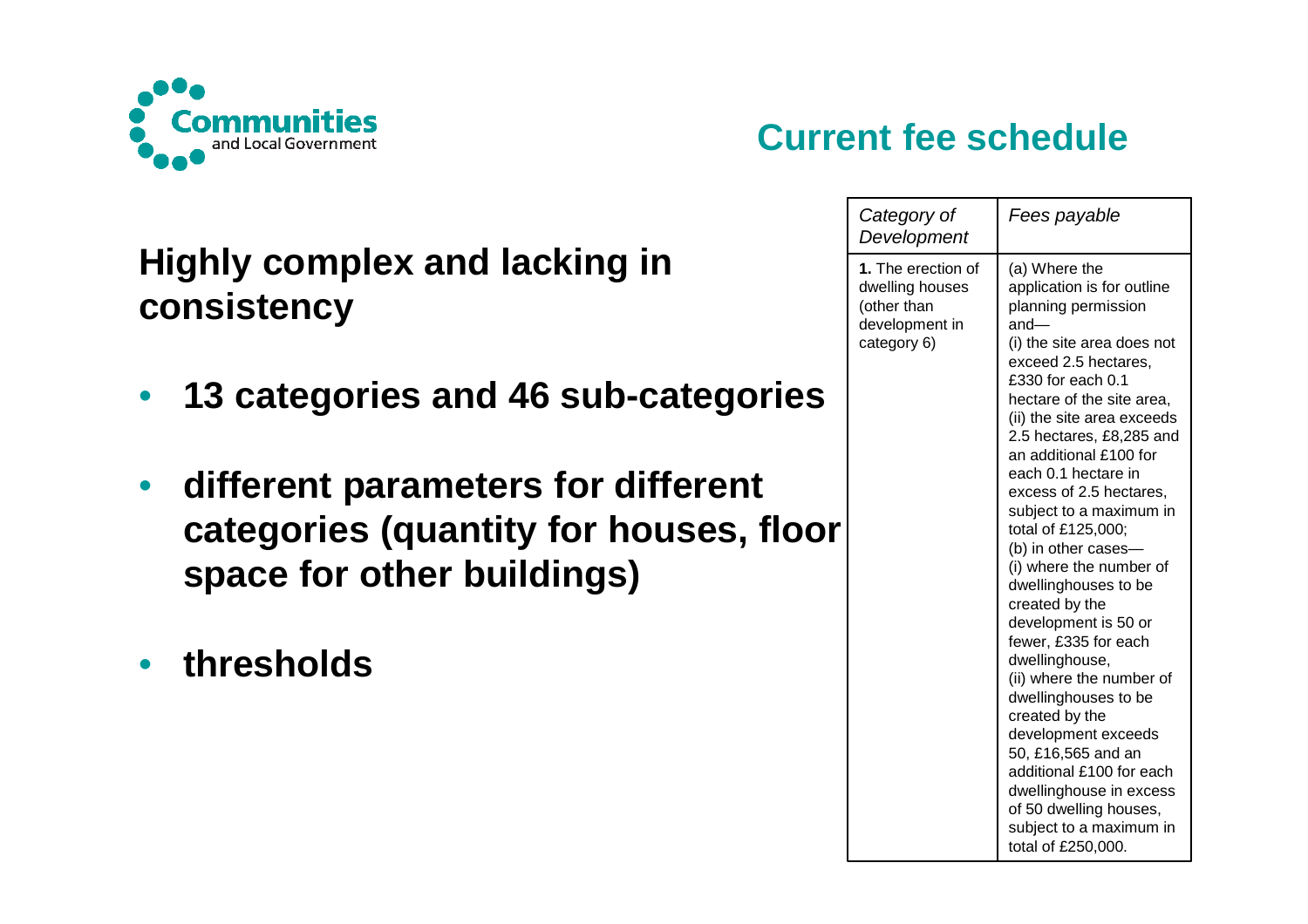

- $\bullet$ **Fail to take account of local variation in application profiles & costs**
- •**Fees insufficient to recover costs, 10 - 15% shortfall on average**
- •**Taxpayer subsidy of planning applications**
- •**Fees exceed costs in some authorities**
- •**Some cases applicants are overpaying**



Planning Costs and Fees, Arup for DCLG, Nov 2010

• **Only way to overcome this variation is to allow local authorities to set their own fees**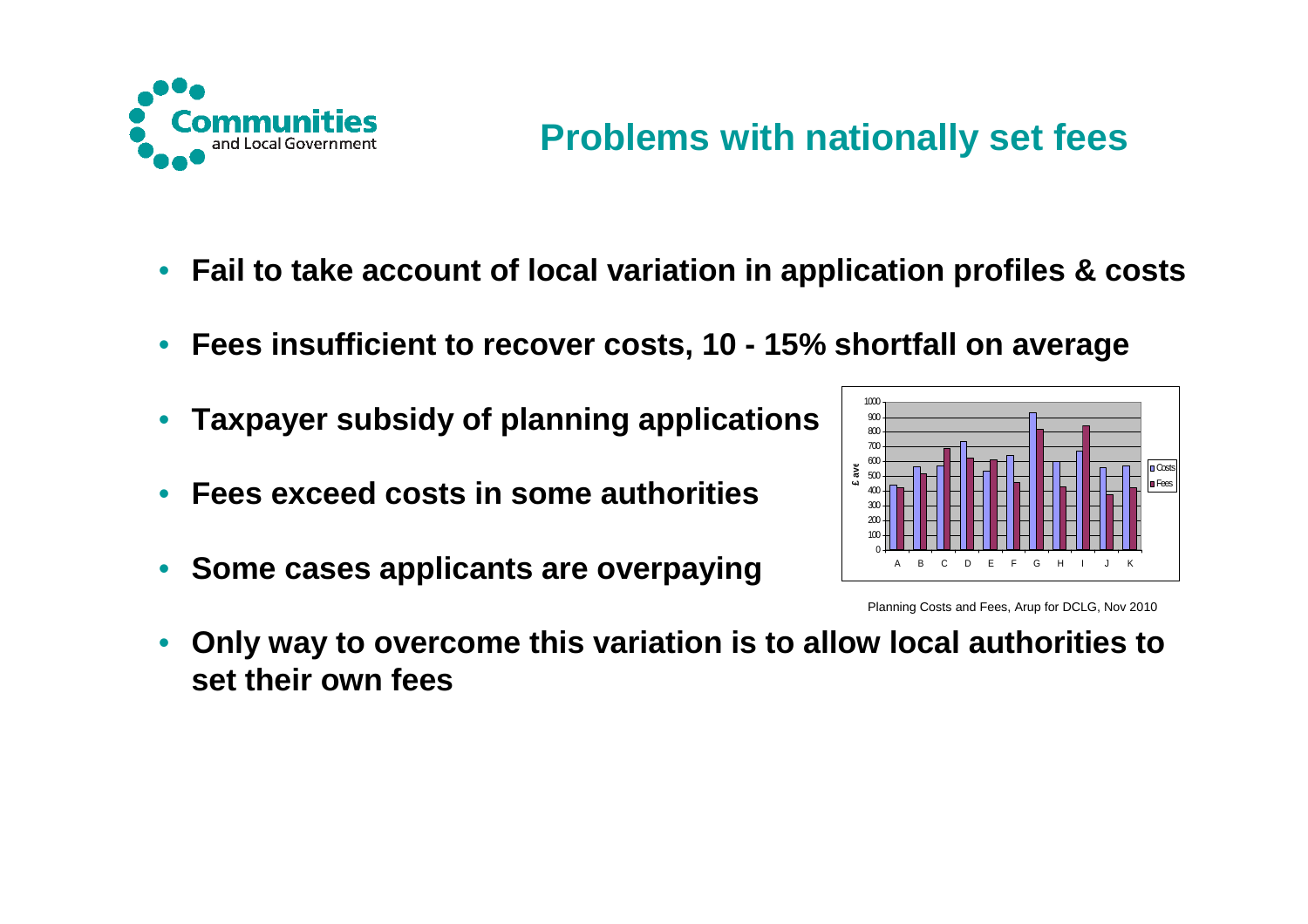

- $\bullet$  **Decentralise responsibility for setting planning application fees, including fee categories**
- $\bullet$  **Allow authorities to charge for some applications which do not require a fee**
	- **resubmitted "free go"**
	- **higher fees can be charged for retrospective applications**
- $\bullet$  **Not minded to change exemptions for Listed Buildings, Conservation Areas, TPOs**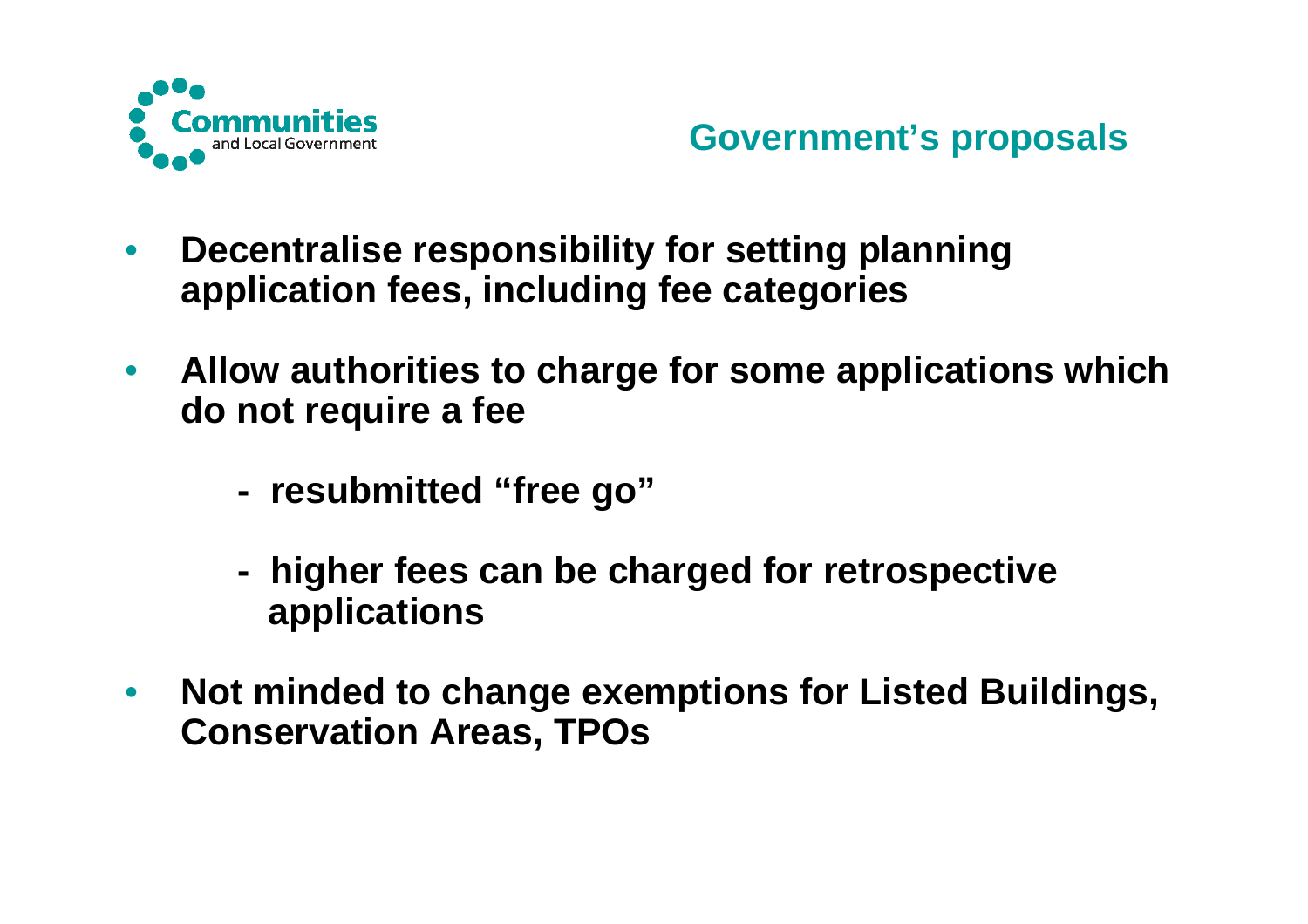

#### **Impact of decentralisation**

- $\bullet$ **Fees will be more closely based on costs – and therefore fairer**
- $\bullet$ **Authorities will be accountable for fees – they are not currently**
- $\bullet$  **Authorities will be incentivised to keep their costs to a minimum by the greater transparency of a decentralised system**
- $\bullet$  **Planning needs to be properly and sustainably funded. Feeshortfalls impact upon the quality of planning service**
- $\bullet$  **Fees likely to go up by around 10% in the short term in some local authorities. We expect fees to be reduced in authorities which are "over-recovering"**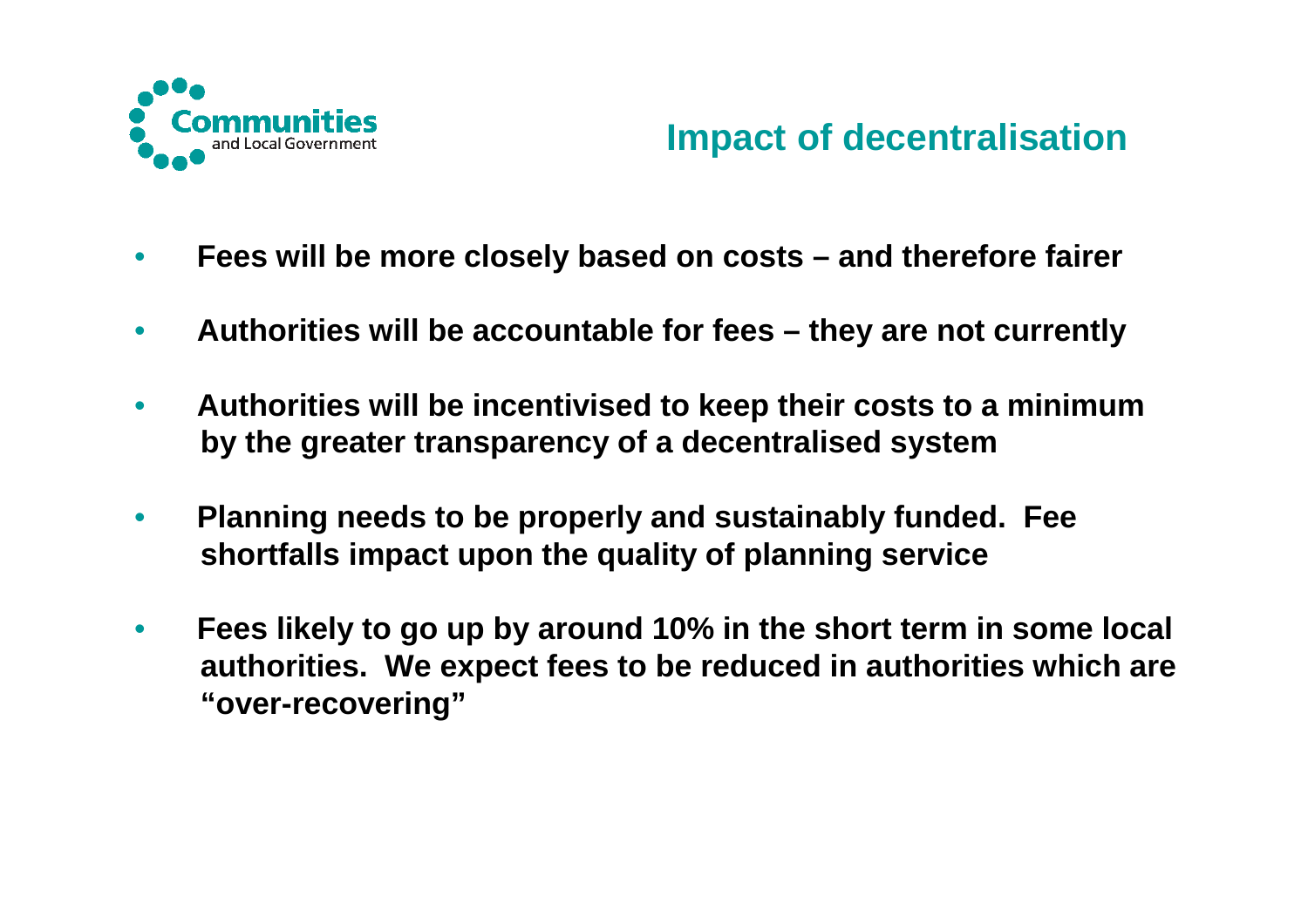

#### **Decentralisation in practice**

- $\bullet$  **Local planning authorities will need to:**
	- **understand costs and establish fees based on those costs**
	- **set fees that reflect full cost recovery**
	- **consult on their fee schedule**
- **Local Authorities cannot:**
	- **make a profit to subsidise other parts of planning**
	- **cross-subsidise (e.g. householder / major)**
- **Local planning authorities will be expected to:** 
	- **put in place safeguards**
	- **ensure accountability**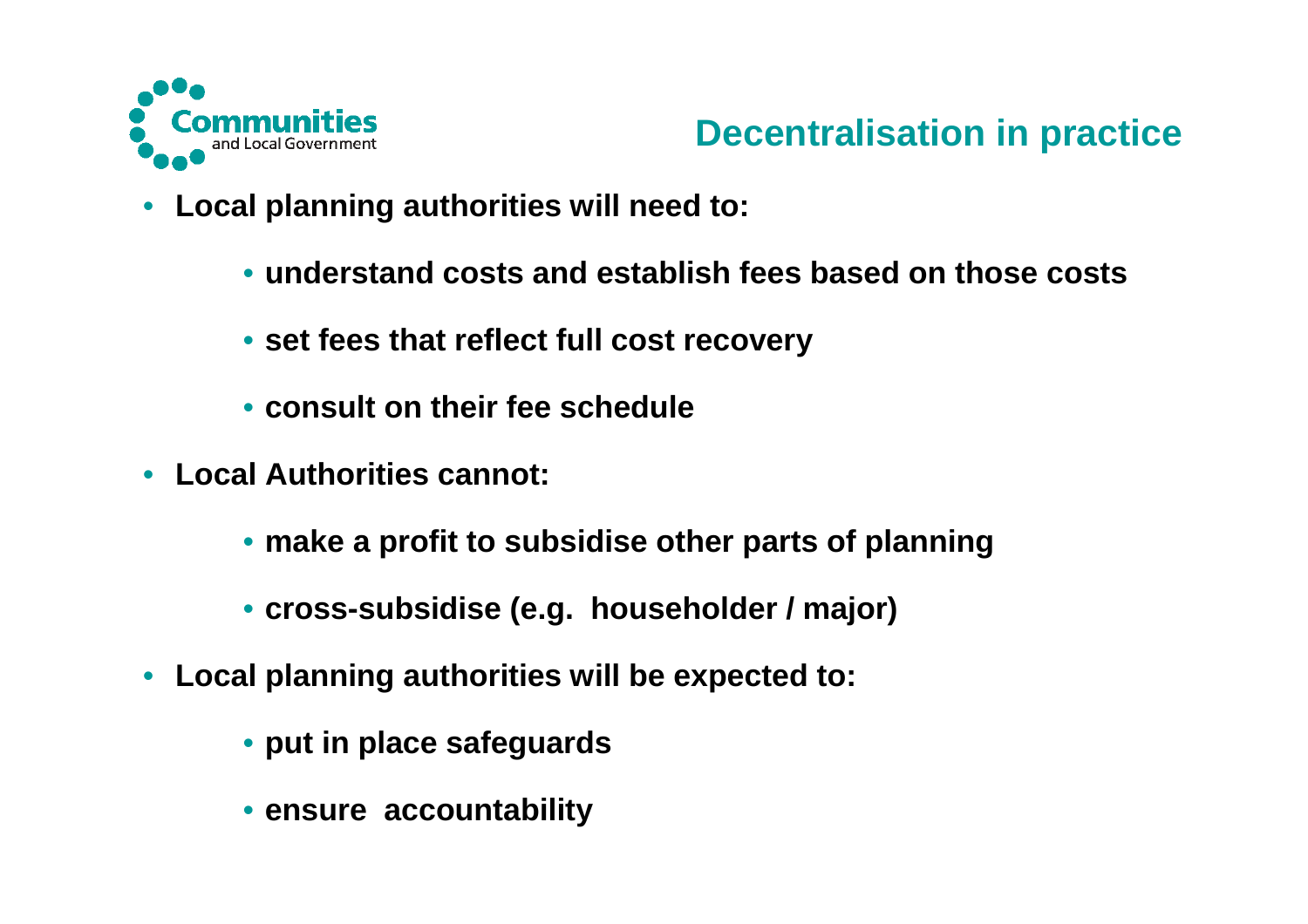

#### **Timetable for change**

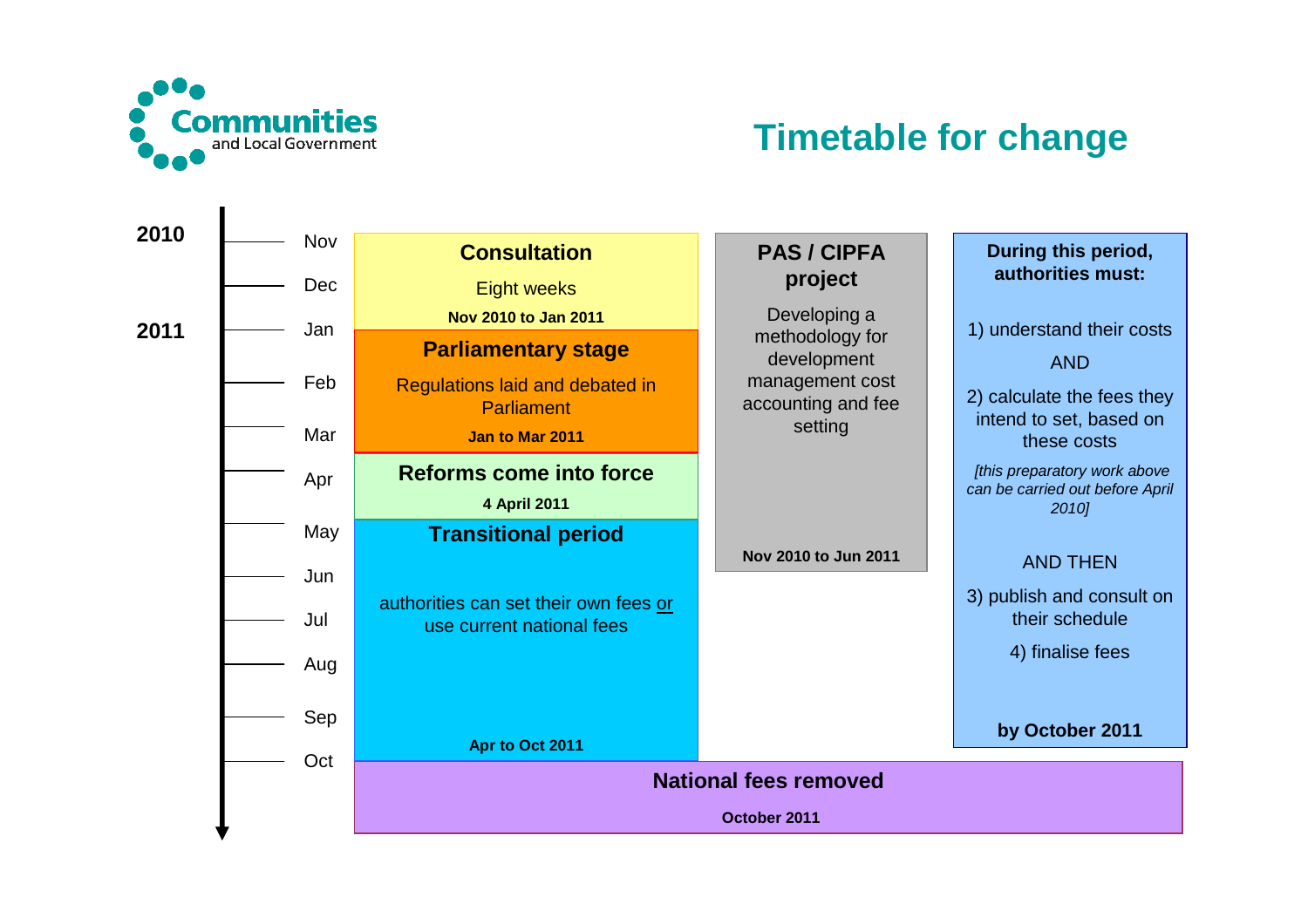

#### **Preparing for locally set fees**

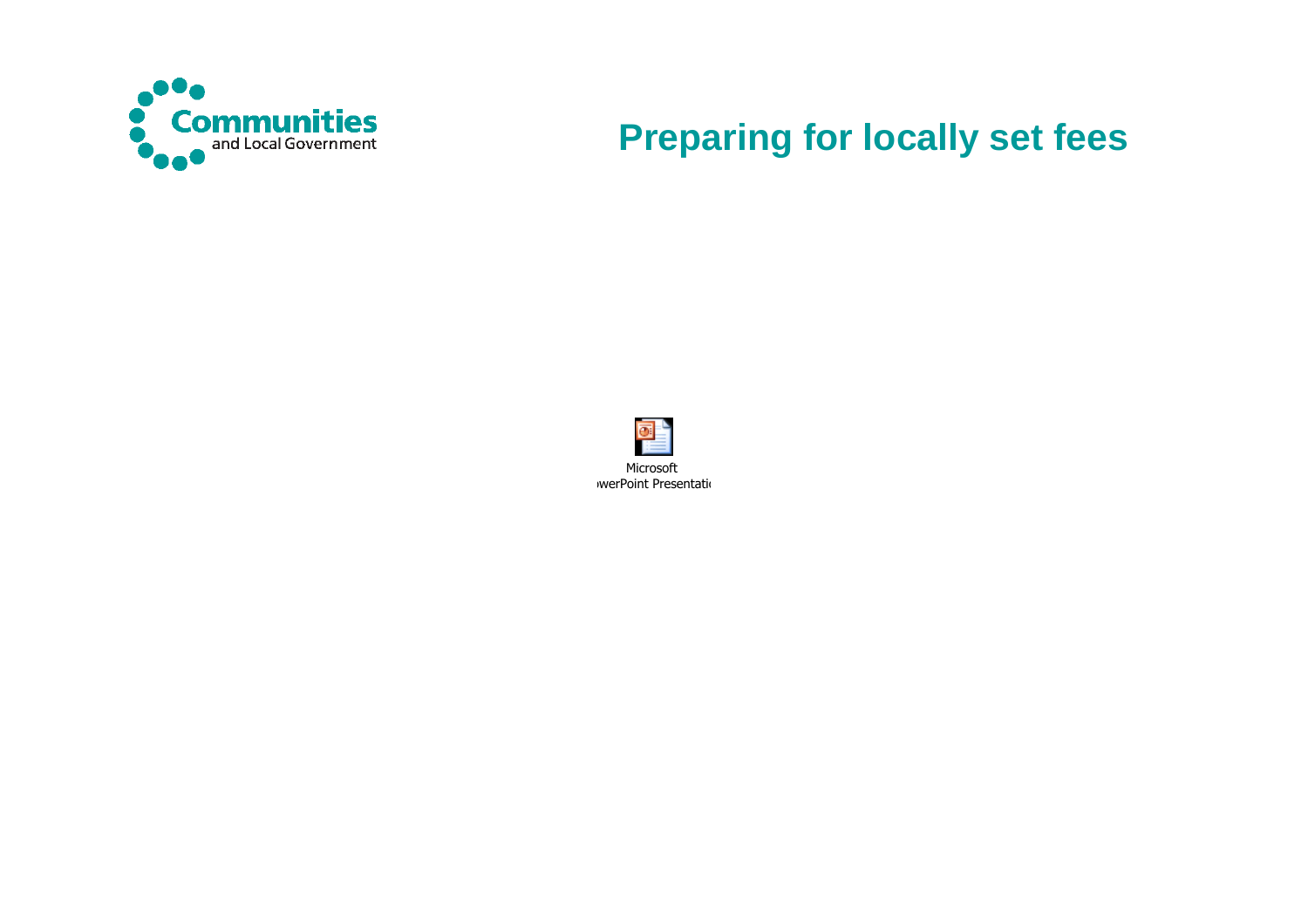

#### **Over to you**

- $\bullet$  **Discussion at your tables**
	- **decentralisation**
	- **- costs**
	- **new charges**
- $\bullet$ **Capture debate on the templates**
- $\bullet$ **Spend around 15 / 20 minutes on each topic**
- $\bullet$ **Be prepared to feedback top 3 highlights**